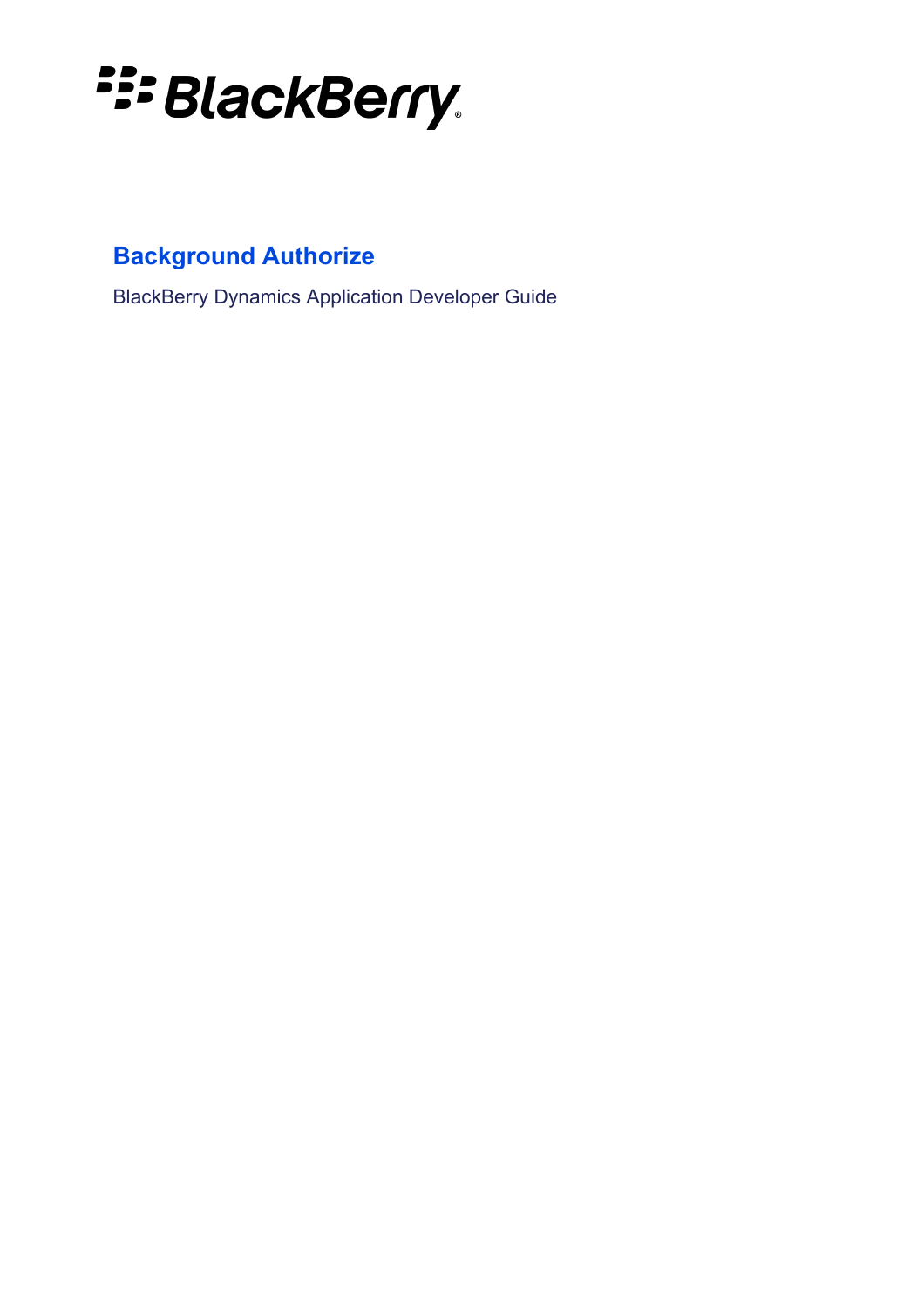# **Contents**

## **3 [Introduction](#page-2-0)**

[Availability](#page-2-1)

## **4 Background Authorize in the BlackBerry Dynamics [authentication](#page-3-0) cycle**

[Diagram](#page-3-1) [Background](#page-4-0) Authorize Policy [Background](#page-4-1) Authorize Registration Summary of [Background](#page-4-2) Authorize conditions

## **6 [Implementation](#page-5-0) Essentials**

Create a [Background](#page-6-0) Authorize policy definition Implement usage of [Background](#page-8-0) Authorize

## **10 [Registration](#page-9-0)**

[Procedure](#page-9-1) Example [Registration](#page-9-2) Messages When to make a [subsequent](#page-10-0) registration request

## **12 Legal [Notice](#page-11-0)**

Legal [Information](#page-11-1)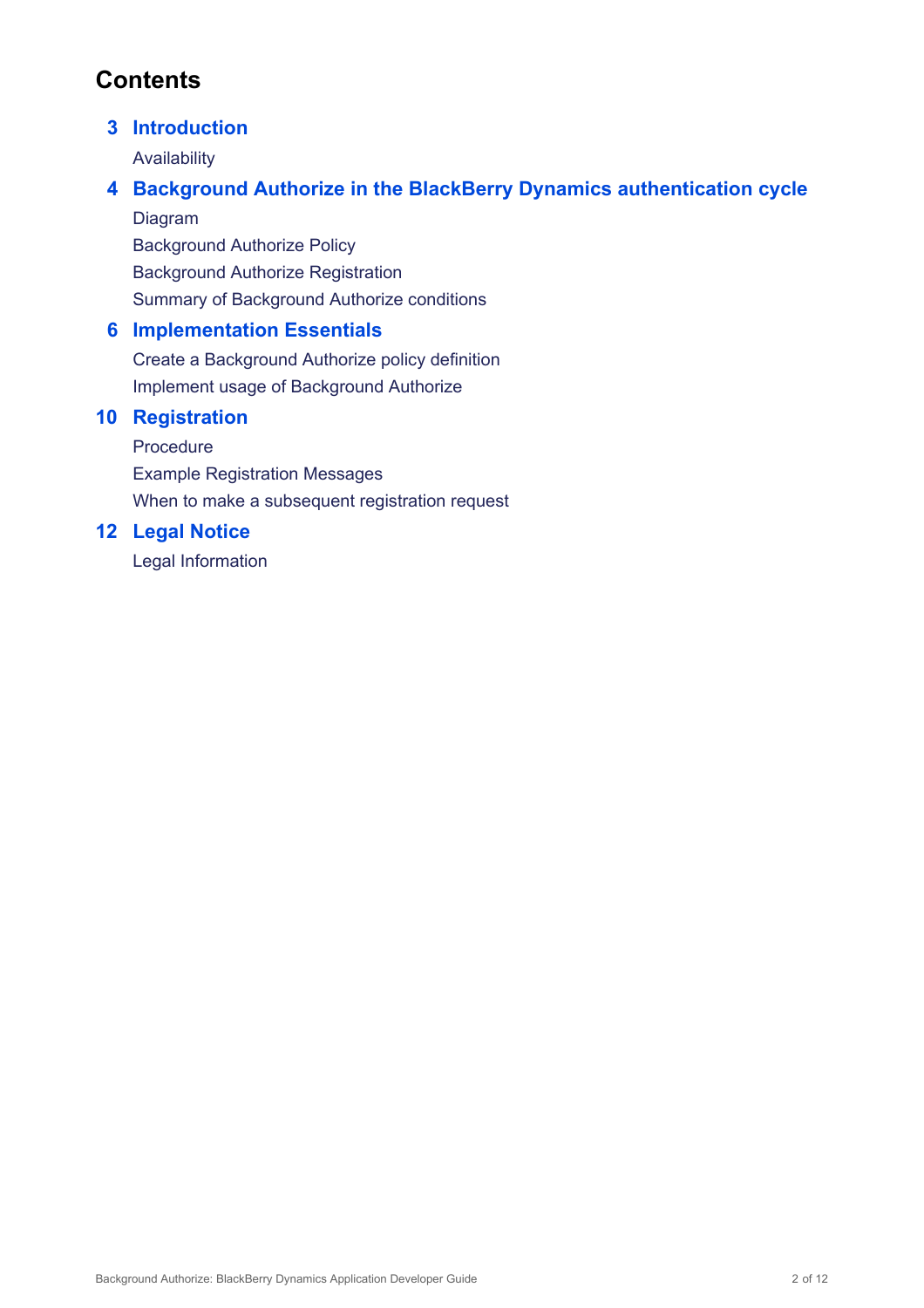## <span id="page-2-0"></span>**Introduction**

Background Authorize is a feature for BlackBerry Dynamics applications. It enables a recently locked application to utilize the principal BlackBerry Dynamics APIs like secure storage and secure communications when the application is running in the background. With this capability an application can unlock the container without a user's intervention.

This feature is helpful when an application may have stopped (because the operating system unloaded it from runtime memory, or the application has crashed). On an iOS device an application may be started in the background in response to having received an APNS message (for example, a new email has been received). In this scenario, if the Background Authorize feature is enabled, the application is able to download the new messages and store them in the secure container. When a user brings the application to the foreground, they are required to authorize and can access their new messages.

Use of the Background Authorize feature is an application privilege. It must be requested from BlackBerry. Your application must implement the feature according to the rules and standards detailed in this document.

#### <span id="page-2-1"></span>**Availability**

The Background Authorize feature is supported from BlackBerry Dynamics SDK for iOS version 6.0 and BlackBerry Dynamics SDK for Android version 9.1.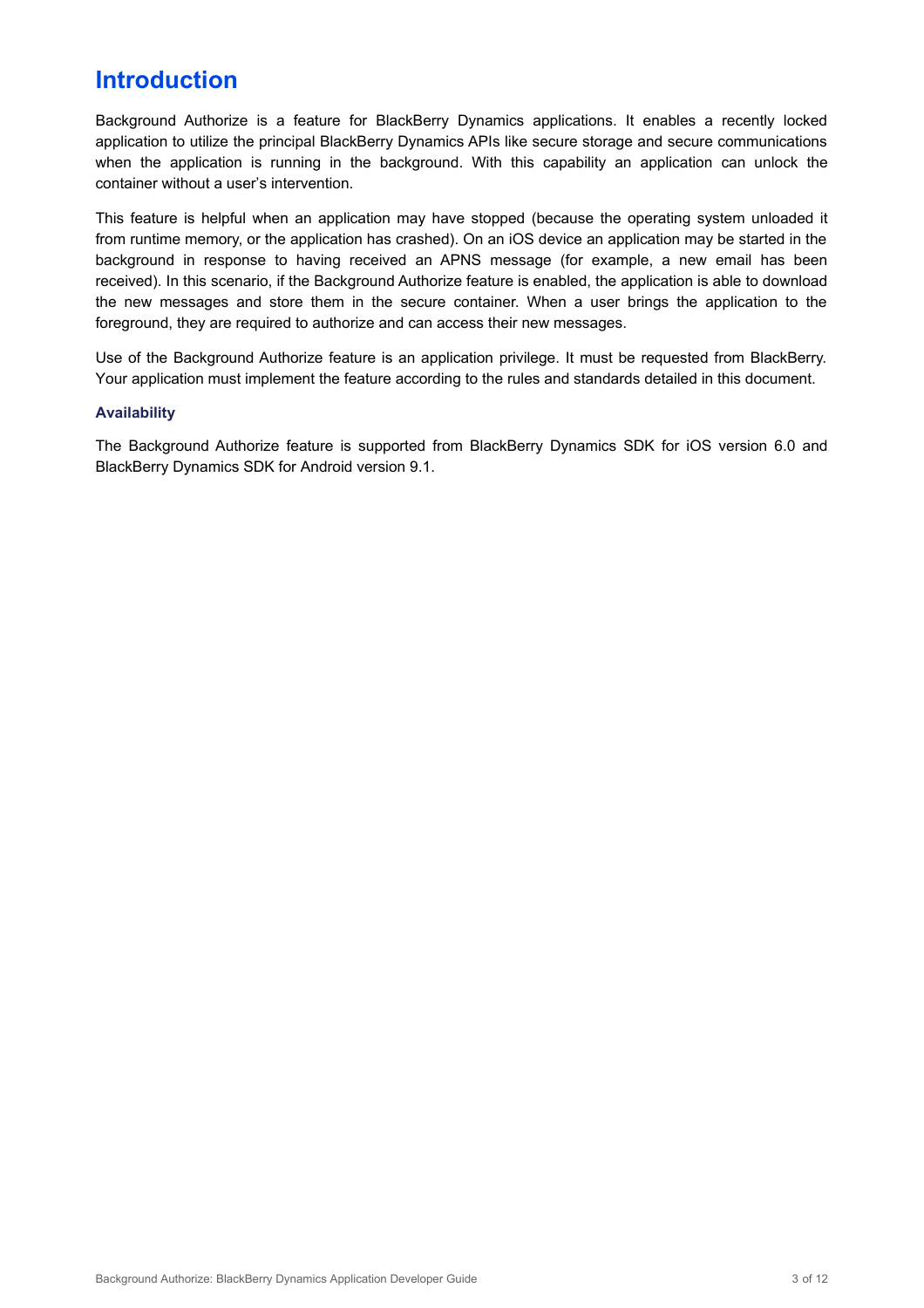## <span id="page-3-0"></span>**Background Authorize in the BlackBerry Dynamics authentication cycle**

A BlackBerry Dynamics application goes through the following authentication states at start-up.

- Not authenticated: The initial state. The application will be in this state until the end user has authenticated for the first time after start-up. Note that the end user could supply a different authentication secret, instead of a password, if a Trusted Authenticator is in use or no password.
- Authenticated: The state immediately after the user has supplied their password, or means of authentication. Data on the device is protected with an encryption key that is derived from the secret. After the secret has been supplied, the key is derived and the runtime can access its management data, and any application data.
- Idle: The state entered when the user hasn't interacted with the application for the idle time out. The duration of the idle time out is set in the management console, as a security policy setting. The runtime locks the application user interface when the Idle state is entered.

Any of the above states can apply whether the application is running in the foreground or in the background.

• Background Authorized: The state entered when the application has been started in the background as a result of receiving a push notification or background fetch operation and the conditions for autonomous authentication have been met.

#### <span id="page-3-1"></span>**Diagram**

The above states are illustrated in the following diagram.



If the device is switched off and on, and then the application is started again, it will be back in the initial state: Not authenticated. The same is true when the application is started after having been unloaded from memory. The application could be unloaded by the device operating system to release resources, or if it crashes, or if the user chooses to terminate it.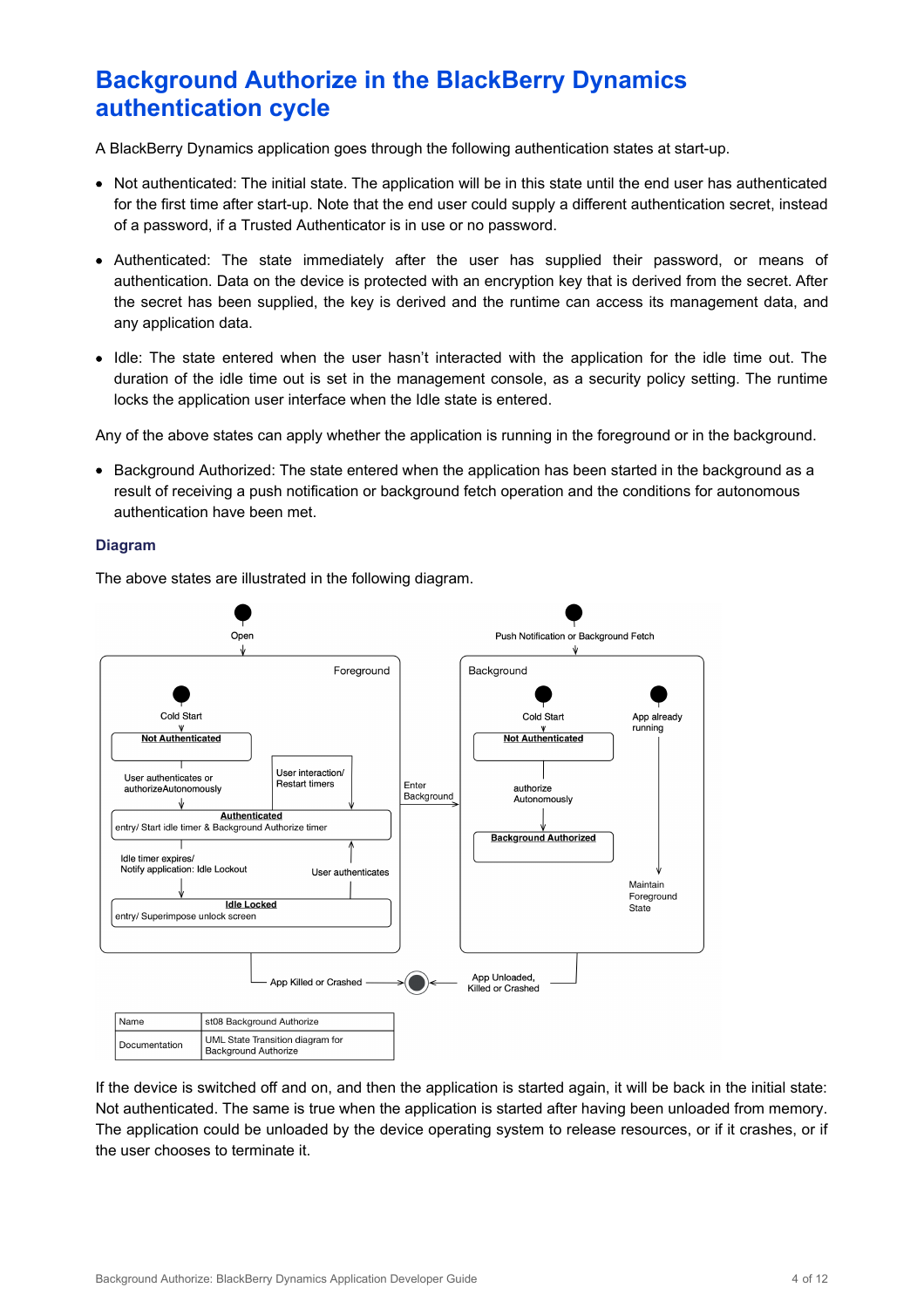#### <span id="page-4-0"></span>**Background Authorize Policy**

Background Authorize can be allowed or disallowed by enterprise policy. This is implemented using the BlackBerry Dynamics Application Policies feature which is supported by any Good Control (GC) or Unified Endpoint Management (UEM) Server.

The end user of a BlackBerry Dynamics application is always associated with an enterprise, by activation. The enterprise adminstrator can configure policies and profiles that control use of the application by the end user, including allowing or disallowing Background Authorize.

Background Authorize should be disabled by default and only enabled by an enterprise administrator updating the configuration.

#### <span id="page-4-1"></span>**Background Authorize Registration**

Access to Background Authorize is restricted and must be requested from BlackBerry. Applications that are granted access to Background Authorize are registered by BlackBerry, and each issued a unique registration message. The message must be embedded in the application declaration, at build-time.

#### <span id="page-4-2"></span>**Summary of Background Authorize conditions**

The conditions for the application to enter the Background Authorize state are:

- The application has started in the background.
- The application attempts to authorizeAutonomously.
- Background Authorize is allowed by enterprise policy.
- App has been unlocked at least once since a device restart
- The end user last authenticated within the time period defined in the background authorize policy, e.g. within the last 2 days.
- A valid Background Authorize registration message is embedded in the application.
- Device is not running in low power mode.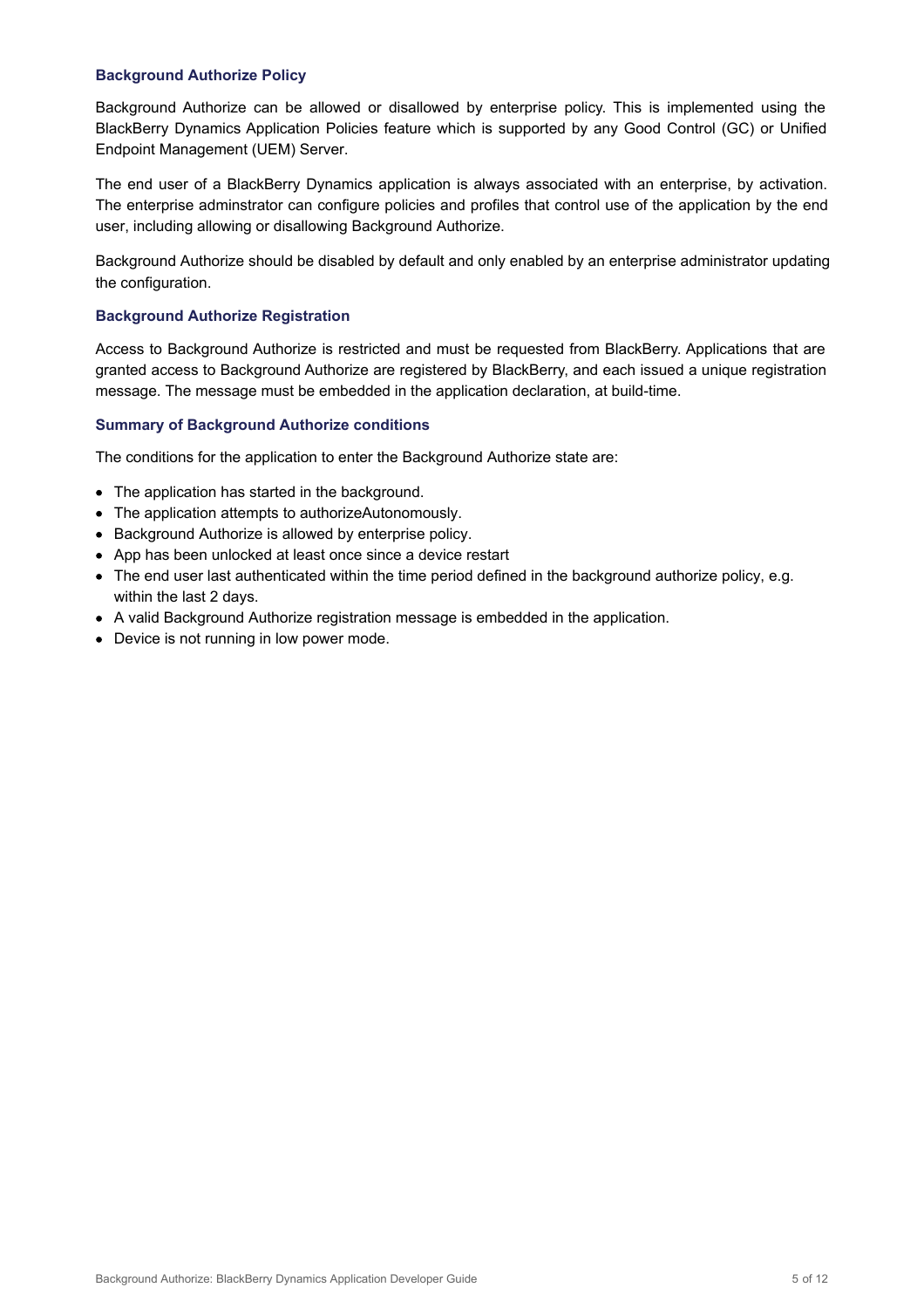# <span id="page-5-0"></span>**Implementation Essentials**

To implement Background Authorize in your application, you would typically do the following:

- Create a Background Authorize policy definition for your application.
- Implement use of authorizeAutonomously (iOS) or serviceInit (Android) when application is started in the background.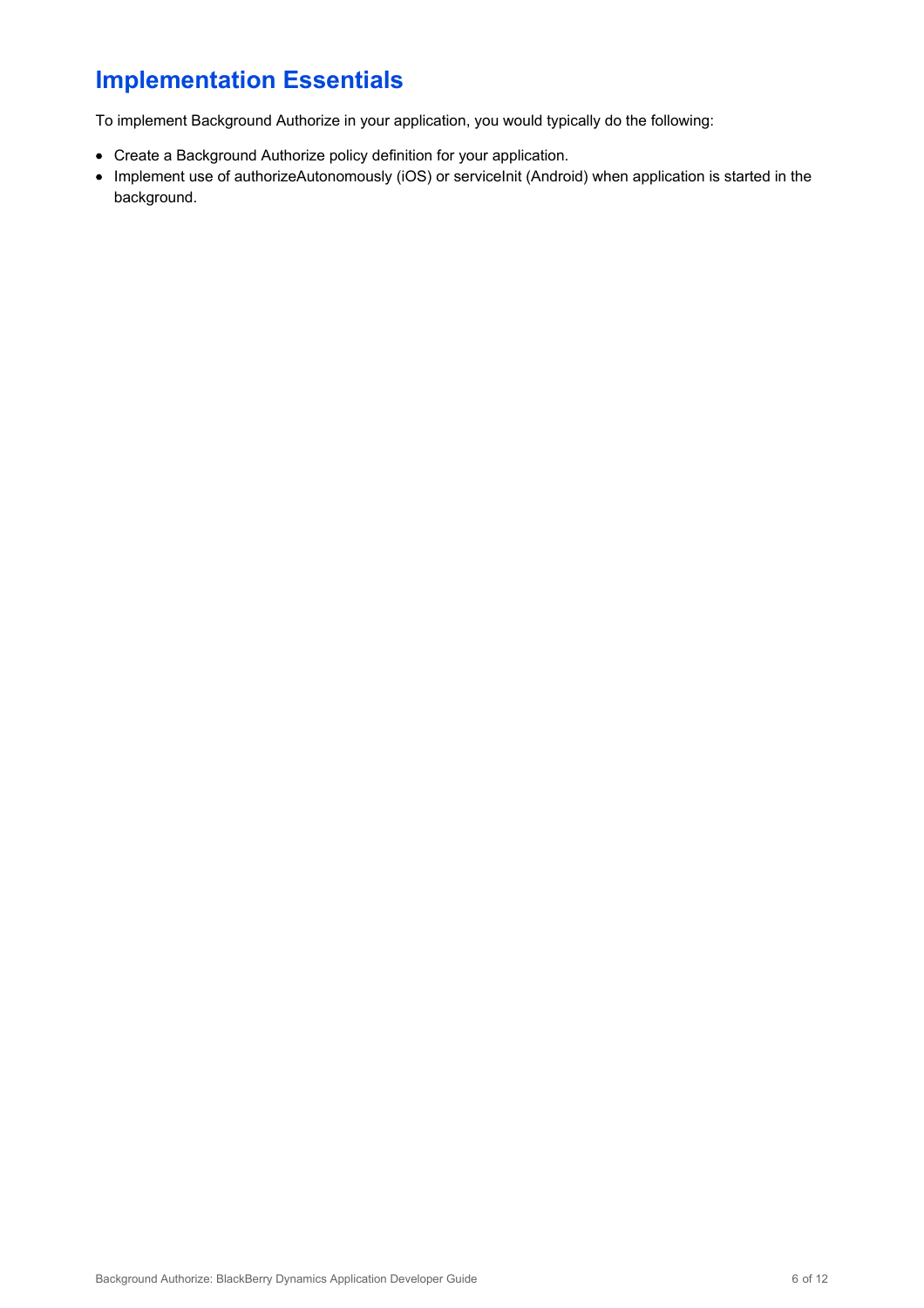#### <span id="page-6-0"></span>**Create a Background Authorize policy definition**

Define a custom application policy that will control use of Background Authorize by end users.

- Create an Application Policies definition file, if your application doesn't already have one. For more inforamtion, see Technical Brief: [BlackBerry](https://docs.blackberry.com/content/dam/docs-blackberry-com/release-pdfs/en/blackberry-dynamics/application-policies.pdf) Dynamics App Policies
- Add a setting for the Background Authorize policy.

The following snippet shows an example setting definition.

```
<setting name="GD_SDK_Security_AllowBackgroundAuthorize">
   <select>
        <key>GD_SDK_Security_AllowBackgroundAuthorize</key>
       <label>Period:</label>
        <options ref="GD_SDK_Security_AllowBackgroundAuthorizeOptions" />
   \langleselect>
</setting>
<dl name="GD_SDK_Security_AllowBackgroundAuthorizeOptions" dtype="number">
   <dv><desc>Off</desc><value>0</value></dv>
   <dv><desc>On: Half an hour</desc><value>30</value></dv>
   <dv><desc>On: One day</desc><value>1440</value></dv>
   <dv><desc>On: Three days</desc><value>4320</value></dv>
\langledl>
```
The name of the key must be set to: GD\_SDK\_Security\_AllowBackgroundAuthorize

Include the setting in the structural part of the Application Policies file.

The following snippet shows an example of the structural part of the definition.

```
<pview>
   <pview type="tabbed" key="background">
       <title>Background Authorization</title>
       <desc>Warning: If you switch this on, the protection of the enterprise
       data in the BlackBerry Dynamics application is weakened. Selecting this
       option isn't recommended.</desc>
       <pe ref="GD_SDK_Security_AllowBackgroundAuthorize" />
   </pview>
</pview>
```
Upload the definition, or a revision, in the UEM management console. On the **BlackBerry Dynamics** tab for your application, next to **App configuration**, click **Upload a template**.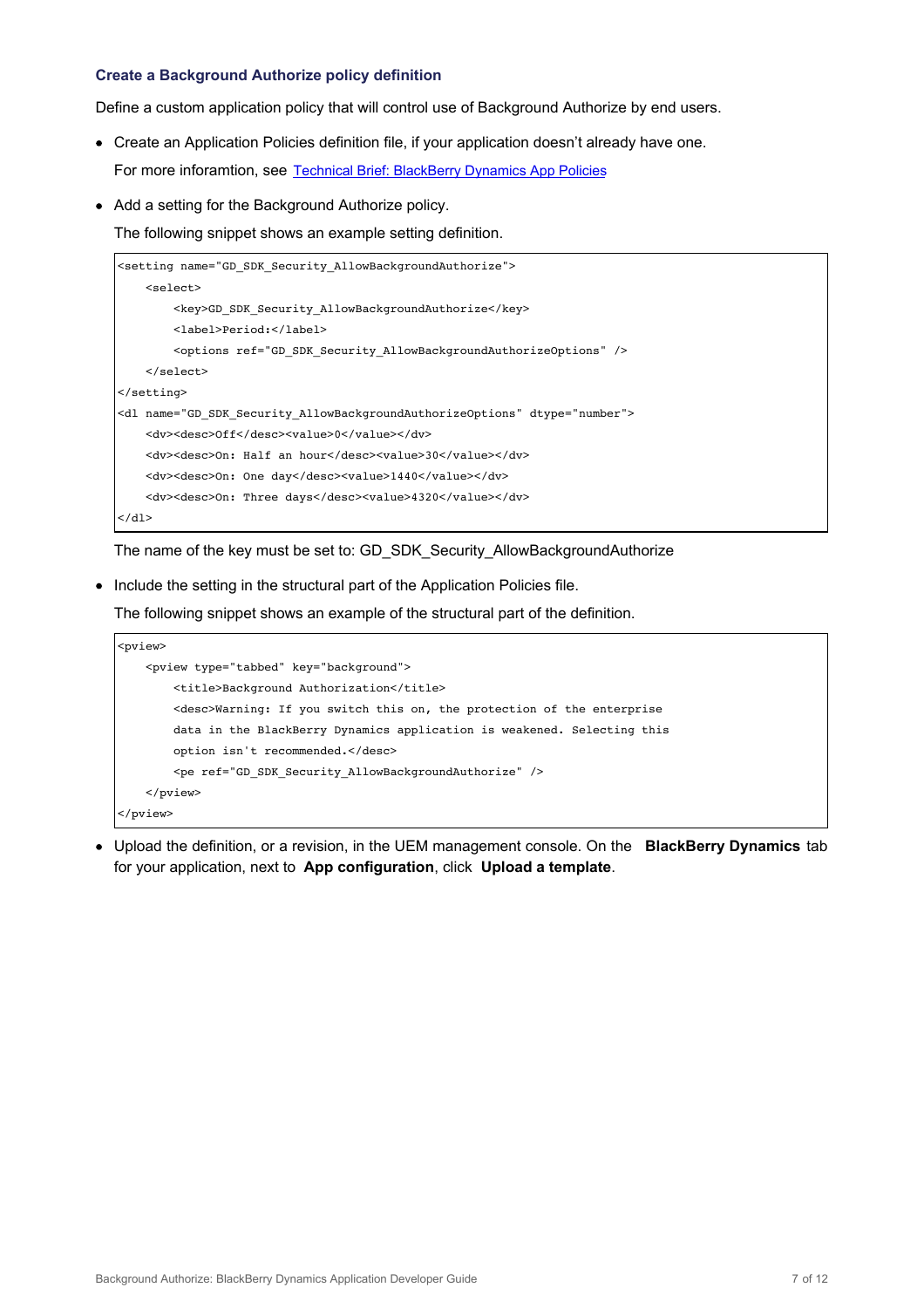| App configuration<br>Name*<br>Compbg1day<br><b>Background Authorization</b><br>About<br><b>Background Authorization</b><br>Warning: If you switch this on, the protection of the enterprise data in the BlackBerry Dynamics application is weakened.<br>Selecting this option isn't recommended.<br>Period:<br>On: One day<br>Off<br>On: Half an hour<br>On: One day<br>Ġ<br>On: Three days<br>Cancel<br><b>Save</b> | APP | Companion |  |  |  |
|----------------------------------------------------------------------------------------------------------------------------------------------------------------------------------------------------------------------------------------------------------------------------------------------------------------------------------------------------------------------------------------------------------------------|-----|-----------|--|--|--|
|                                                                                                                                                                                                                                                                                                                                                                                                                      |     |           |  |  |  |
|                                                                                                                                                                                                                                                                                                                                                                                                                      |     |           |  |  |  |
|                                                                                                                                                                                                                                                                                                                                                                                                                      |     |           |  |  |  |
|                                                                                                                                                                                                                                                                                                                                                                                                                      |     |           |  |  |  |
|                                                                                                                                                                                                                                                                                                                                                                                                                      |     |           |  |  |  |
|                                                                                                                                                                                                                                                                                                                                                                                                                      |     |           |  |  |  |
|                                                                                                                                                                                                                                                                                                                                                                                                                      |     |           |  |  |  |
|                                                                                                                                                                                                                                                                                                                                                                                                                      |     |           |  |  |  |
|                                                                                                                                                                                                                                                                                                                                                                                                                      |     |           |  |  |  |
|                                                                                                                                                                                                                                                                                                                                                                                                                      |     |           |  |  |  |
|                                                                                                                                                                                                                                                                                                                                                                                                                      |     |           |  |  |  |
|                                                                                                                                                                                                                                                                                                                                                                                                                      |     |           |  |  |  |
|                                                                                                                                                                                                                                                                                                                                                                                                                      |     |           |  |  |  |

To check your policy you can optionally call the getApplicationPolicy or getApplicationPolicyString function to get the settings as a collection or JSON string, respectively.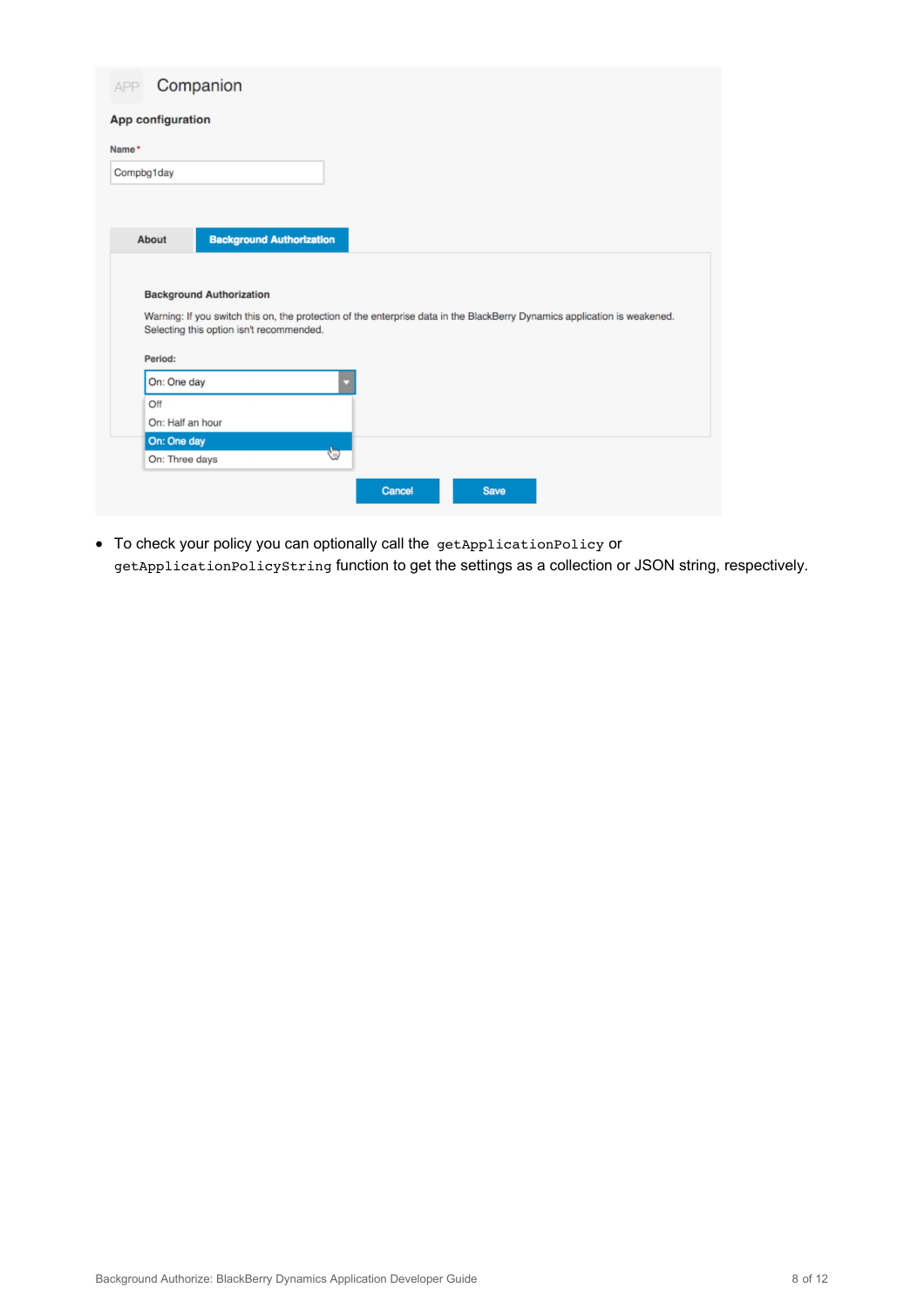#### <span id="page-8-0"></span>**Implement usage of Background Authorize**

Your application should call GDiOS.authorizeAutonomously or GDAndroid.serviceInit when the application is launched in background. This could happen if any of the following are in use:

- Apple Push Notification Service (APNS) or Firebase Cloud Messaging (FCM)
- Background fetch or background tasks.

Authorization processing can complete in the background, if all the conditions are met. See 'Summary of Background Authorize conditions' above.

Call this function from any callback that handles background launch, for example on iOS the application didReceiveRemoteNotification: or performFetchWithCompletionHandler: function.

Access the canAuthorizeAutonomously property first, to check that a background authorize or no password policy applies to the current end user and that autonomous authorization is possible.

A **GDAppEvent** notification will be sent when an application has attempted to access its data as a result of the system starting the application process from cold in the background. The following **GDAppEventTypes** enumerations could be returned.

- GDAppEventBackgroundAuthorized when authorized.
- GDAppEventBackgroundNotAuthorized when not authorized.

Check **GDAppResultCode** to determine the failure reason when not authorized.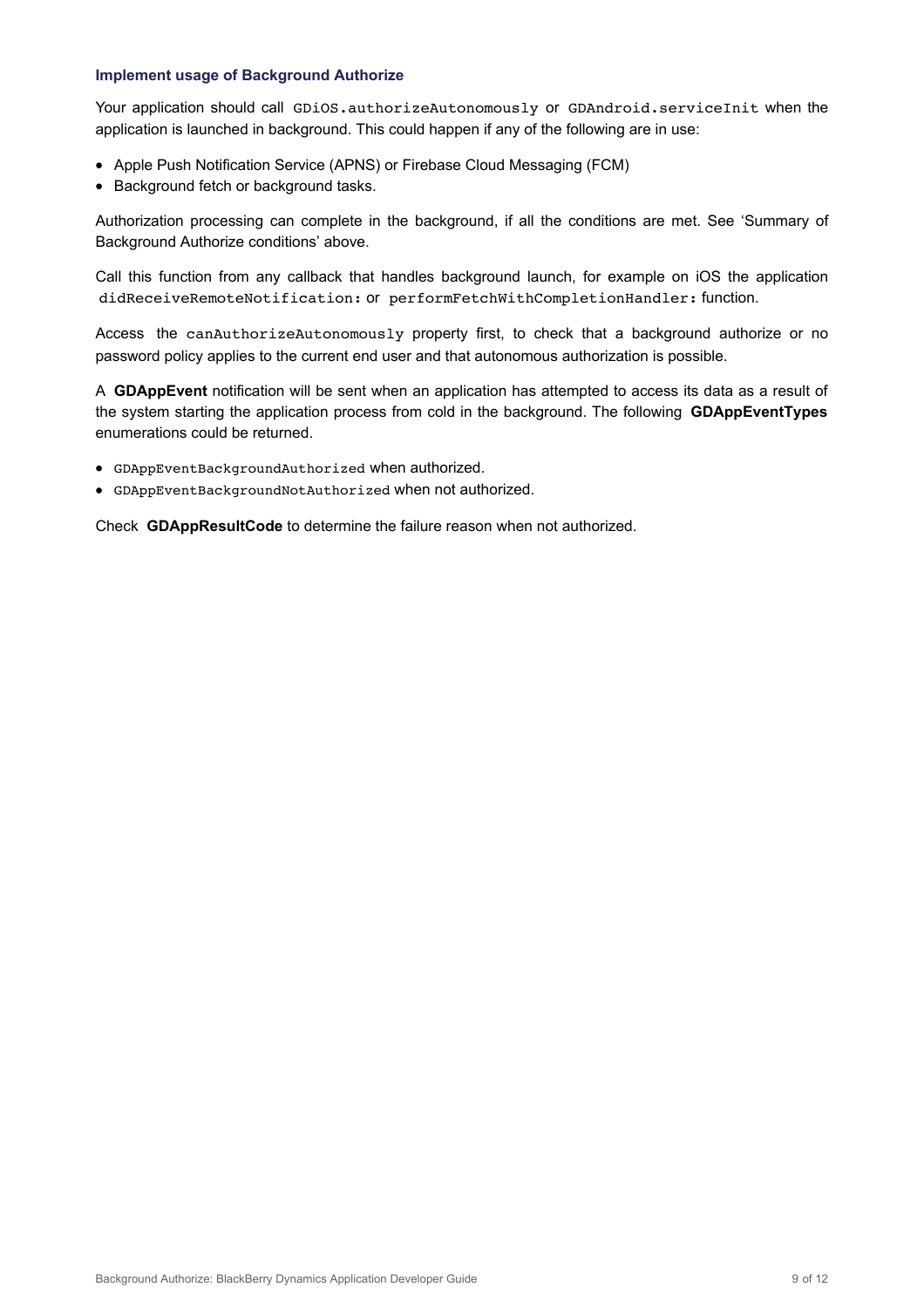# <span id="page-9-0"></span>**Registration**

Access to Background Authorize is restricted and must be requested from BlackBerry. Applications that are granted access to Background Authorize are registered by BlackBerry, and each issued a unique registration message. The message must be embedded in the application declaration, at build-time.

#### <span id="page-9-1"></span>**Procedure**

To access the Background Authorize feature, you must register your application with BlackBerry.

1. Send a Background Authorize access request.

Send an email message to [BlackBerryDynamicsRegistrar@blackberry.com](mailto:BlackBerryDynamicsRegistrar@blackberry.com) with the following information:

- Application Package/Bundle information:
	- For iOS your applications Info.plist
	- For Android your application AndroidManifest.xml and settings.json file
- The Application Policies definition XML file.
- Provide details of the following:
	- Type of application.
	- What data would be updated while the application is background authorized
	- How implementing this feature would improve the user experience of your application.
	- Background Authorize options for the enterprise administrator and end user, if any.
- 2. Answer any questions from the registrar.

In a reply the registrar may ask you some questions.

The registrar may in some cases request changes to your application or to the application policy.

The registrar may initially only grant access to this feature for a fixed length beta period using a test application identifier.

3. Build the application with modified application declarations from the registrar.

When all changes have been made, the registrar will issue a *Background Authorize registration message*. The form of the message will be some signed data that you insert into your application's Info.plist file. See below for an example registration message.

#### <span id="page-9-2"></span>**Example Registration Messages**

The following is a sample Background Authorize registration message for iOS. It would be inserted into the application Info.plist file. The signature has been shortened for convenience.

```
<key>GDPermissions</key>
<array>
    \simdict\sim<key>Permission</key>
         <dict>
             <key>BackgroundAuthorizePermission</key>
             <string>1</string>
             <key>GDApplicationId</key>
             <string>com.company.example</string>
<key>nativeApplicationId</key>
             <string>com.company.example</string>
        \langledict\rangle<key>Signature</key>
         <string>0b9aeff...ced54863754d9</string>
        <key>SignatureScheme</key>
         <string>RSAv1</string>
    </dict>
</array>
```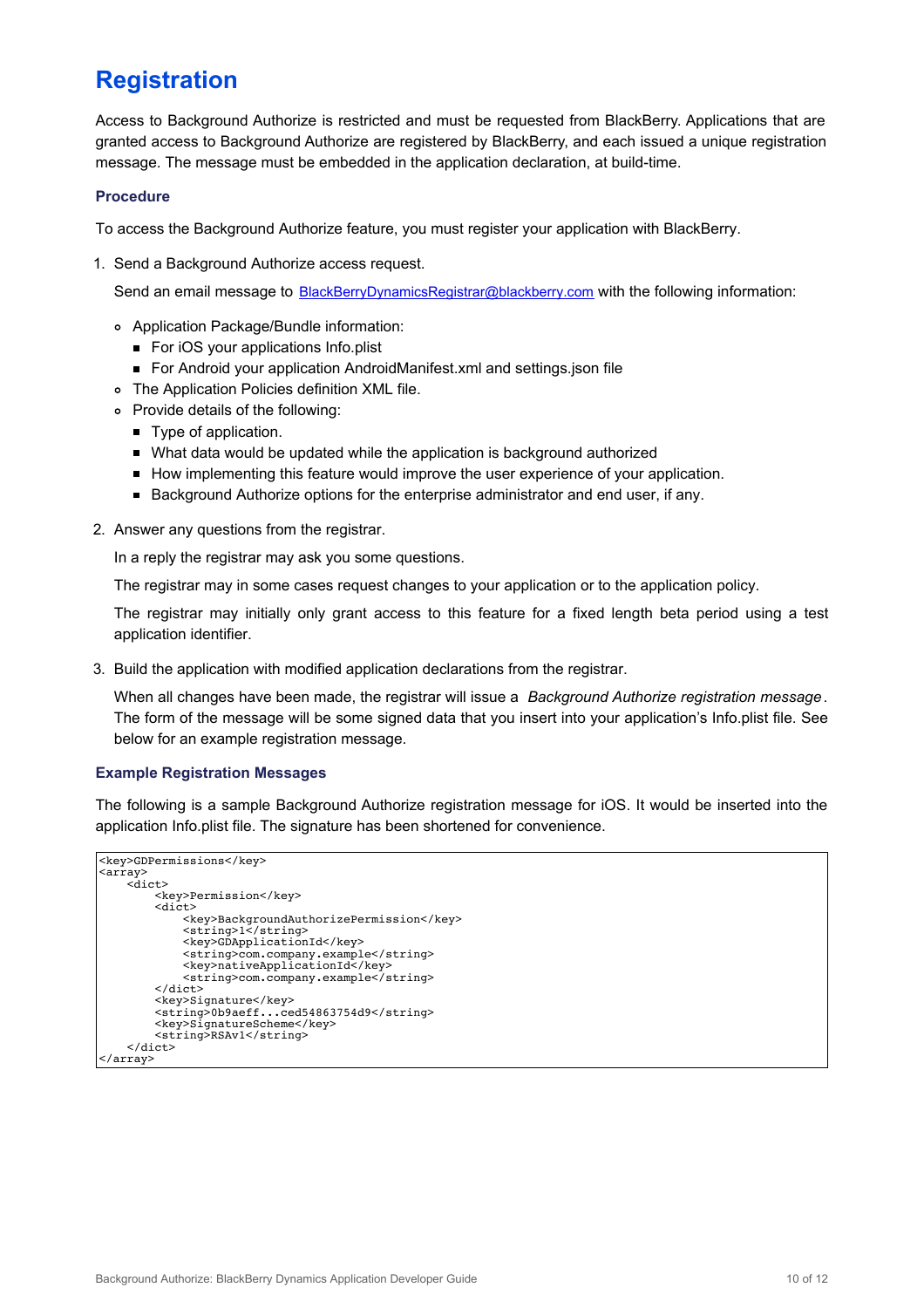#### <span id="page-10-0"></span>**When to make a subsequent registration request**

The registration message generally remains valid through updates to your application and through new versions of the SDK. However, you will need to request access again if:

- The bundle identifier/package name changes.
- The entitlement identifier (generally known as the GD Application Identifier, or GD App ID) changes.
- There will be a substantial change in the frequency or type of data transferred while application is running in the background.